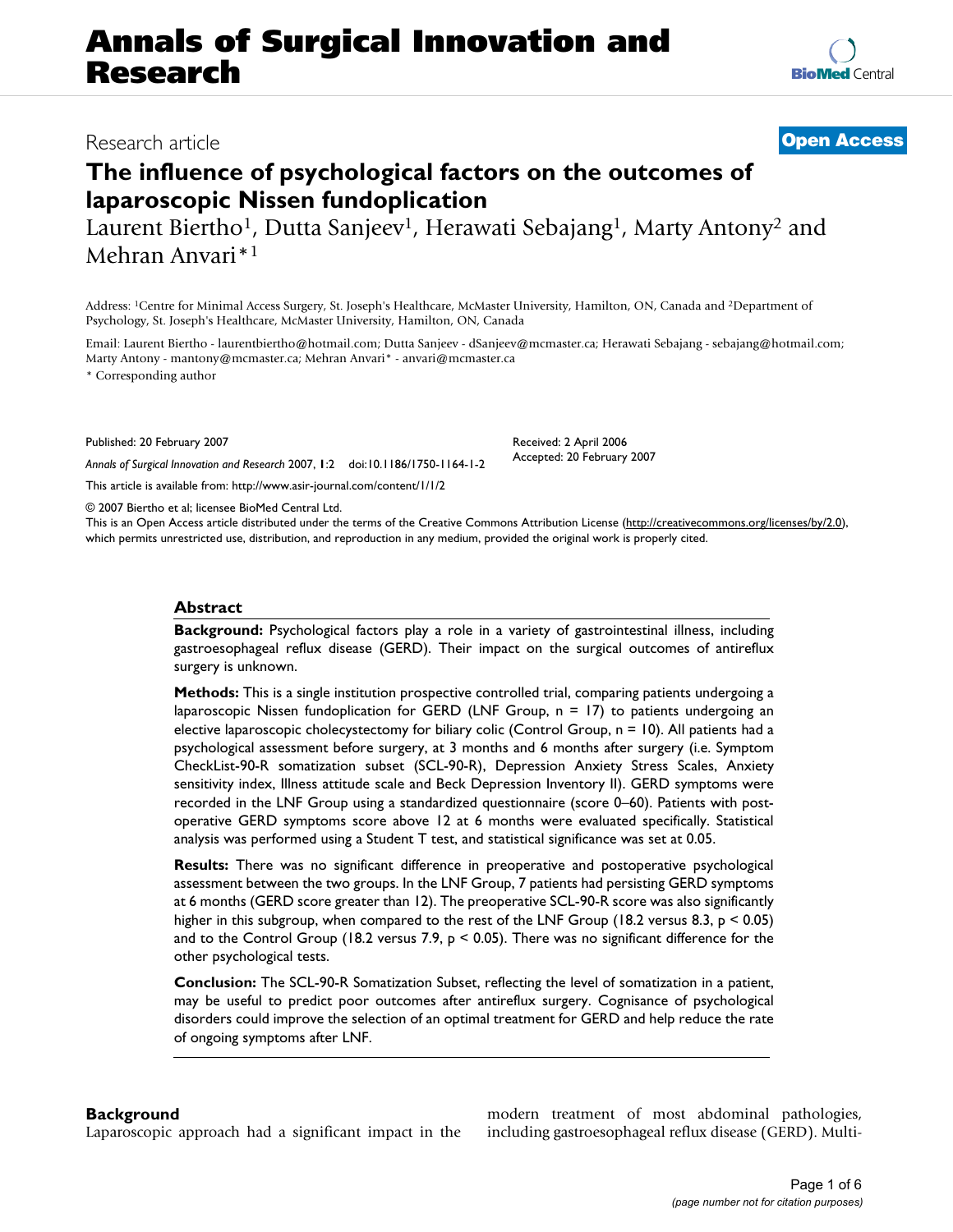ple well-designed trials have confirmed that laparoscopic Nissen fundoplication (LNF) compares favorably with its open counterpart [1-3].

However, a small but significant number of patients (12% at 5 years in our initial experience) have persisting or recurrent GERD symptoms after antireflux surgery [4,5]. When a surgical complication has been ruled out, poor patient selection, psychological disorders associated or mimicking GERD (i.e. somatization, anxiety or depressive disorders), can play a role. Pre-operative identification of such psychological disorders could help orient patients to a psychological therapy instead of surgery.

The aim of this study is to identify psychological factors associated with poor surgical outcomes after antireflux surgery.

## **Materials and methods**

This is a single institution prospective controlled trial, comparing patients undergoing a laparoscopic Nissen fundoplication for GERD (LNF Group,  $n = 17$ , 13 females and 4 males) to patients undergoing an elective laparoscopic cholecystectomy for biliary colic (Control Group, n = 10, 9 females and 1 male). Patients were prospectively recruited between March 2002 and May 2003, from the outpatient consultations of a University Medical Centre (Centre for Minimal Access Surgery, McMaster University, Hamilton, Ontario).

The LNF Group was recruited among patients who were considering surgical treatment for the management of classical symptoms of GERD. All patients had pre-operative 24-hour pH monitoring, with GERD defined as a percentage time with pH<4 greater than 4% during 24 h, and a Demeester score greater that 14.3. Preoperative workup also included esophageal manometry and esophago-gastro-duodenoscopy.

A detailed questionnaire was used to assess GERD specific symptoms (heartburn, pain, regurgitation, dysphagia and fullness) and non-GERD symptoms (vomiting, constipation, diarrhea, loss of appetite and cough). Each symptom was scored as a product of severity  $(0 = none, 3 = severe)$ and frequency ( $0 =$  none,  $4 =$  daily), for a GERD symptoms score ranging between 0 and 72 and a non-GERD symptoms score ranging between 0 and 48. This symptom score has been validated previously [6].

Patients with post-operative GERD symptoms score above 12 at 6 months (LNF Poor outcomes Group) were compared to the rest of the LNF Group (LNF Good outcomes Group). A score of 12 was chosen based on our previous experience with the GERD symptoms score (SS)[6]. The SS showed a high responsiveness index, after LNF, which indicate that the instrument is highly sensitive. The minimal clinically important difference is about seven scale points. A 12 points score (on a 0 to 72 points scale) was considered to be a good cut-off point to consider that patients have ongoing or recurrent GERD symptoms.

The Control Group consisted in patients with typical biliary pain with radiologic evidence of cholelithiasis. This group represents patients with a specific disease entity that is expected to be cured with a surgical treatment.

Patients with known psychiatric or psychologic disorders were excluded, as well as patients with chronic pain syndrome.

The two groups had the same psychological assessment one month before surgery, at 3 months and 6 months after surgery. The following tests were administered:

- Symptom CheckList-90-R, somatization subset (SCL-90- R): a 12-item questionnaire that measures a current pointin-time somatization symptom complex as outlined in the DSM IV-R [7]. Each item is scored on a 5-point scale (0 to 4). A raw score can be calculated by dividing the summed total score by the number of items. That score is then referred to gender-appropriate norms for conversion to standard t-score, which may alternatively be expressed as a percentile. T-scores equal to or greater than 63 (90th percentile) for the global score index (on the 90 items) or in any two symptom dimensions warrants clinical workup. In this study, the summed total score was used for evaluation of somatization level.

- Depression Anxiety Stress Scales (DASS): a 21-item instrument for distinguishing between features of depression, physical arousal, and psychological tension and agitation in clinical and non-clinical groups. It has acceptable to excellent internal consistency and concurrent validity [8]. Clinical range, based on normative data, is defined as scores of 16.57 or above for stress, 12.75 or above for anxiety, and 9.26 or above for depression.

- Anxiety Sensitivity Index (ASI): a 16-item self-report questionnaire measuring fear of anxiety-related symptoms. Each item is scored using a five point Likert type scale with endpoints of "very little" (0 points) and "very much" (4 points). The ASI yields a total score obtained by summing the rating across all items, with higher scores reflecting higher level of fear and concern regarding physical symptoms of anxiety. Psychometric data is available for community and clinical samples [9];

- Illness Attitude Scale (IAS): a 29-item questionnaire that measures attitudes, fears and beliefs associated with the psychopathology of hypochondriasis and that of abnor-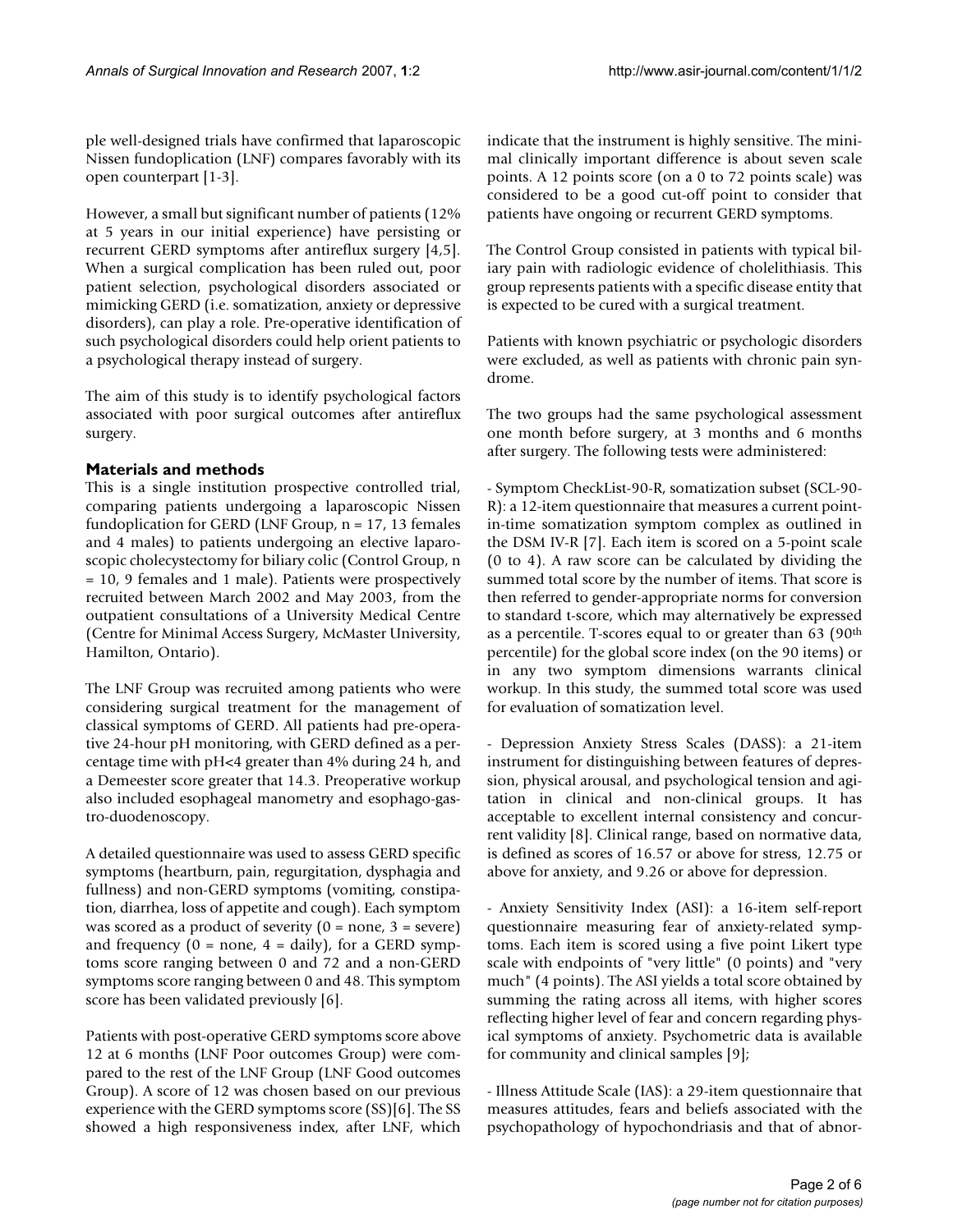|                   | LNF Group      |                | Control Group |                |
|-------------------|----------------|----------------|---------------|----------------|
|                   | Pre-op         | 6 months       | Pre-op        | 6 months       |
| SCL-90            | $12 \pm 9$     | $5.5 \pm 4.6$  | $7.9 \pm 4.6$ | $7.2 \pm 5.5$  |
| <b>DASS</b>       | $10.7 \pm 8.8$ | $5.3 \pm 8.8$  | $5.6 \pm 4$   | $10.8 \pm 13$  |
| <b>Anxiety SI</b> | $12.2 \pm 8.8$ | $8.8 \pm 10.2$ | $8.6 \pm 6$   | $10.6 \pm 11$  |
| <b>Illness AS</b> | $30.8 \pm 11$  | $24.3 \pm 9.9$ | $33.4 \pm 10$ | $30.3 \pm 16$  |
| <b>BDI</b>        | $8 \pm 7$      | $3.7 \pm 4.5$  | $6.4 \pm 5.2$ | $8.7 \pm 11.9$ |

**Table 1: Psychological scores before surgery and at 6 months (Mean ± Standard Deviation).**

mal illness behavior. All items are self-rated on 5 points Likert scales, with endpoints of "no" (zero points) and "most of the times" (four points). The scores on the two subscales (Health Anxiety and Illness Behaviour) appear to differentiate between general medical outpatients (mean of 10.9 and 9.0 respectively), general practice patients (11.3 and 6.8) and subjects from the general population (9.1 and 4.7) [10,11].

- Beck Depression Inventory II (BDI): a 21-item scale designed to measure clinical depression, shown to have excellent psychometric properties. The original authors recommended cut-off scores for non depressed (<10), mildly depressed (10–14), moderately depressed (15–22) and severely depressed  $(23 + 1)$  [12].

Ethic Board approval was obtained to collect these data.

A similar technique of laparoscopic cholecystectomy or laparoscopic Nissen fundoplication was used in all patients. In short, the surgical technique of LNF consisted in a 2 to 3 cm, 360 degree wrap with selective division of short gastric vessels and crura repair [5]. The technique of laparoscopic cholecystectomy included the dissection of Callot's triangle, identification and control of the cystic duct and cystic artery and retrograde dissection of the gallbladder bed.

Data were entered in an electronic database and results are expressed as a Mean ± Standard Deviation. Statistical analysis was performed using a Student T tests and statistical significance was set at 0.05.

## **Results**

The results of the pre-operative and 6-months psychological tests are summarized in Table 1. There was no significant difference between the LNF Group and the Control group. Five patients in the LNF group had abnormal Beck depression inventory's scores that could suggest depressive disorders (mild (2), moderate (2) and severe (1). Three patients normalized their BDI score 6 months after surgery, one patient went from a score of 19 (severe) to 10 (mild) and the last one had an increase from 10 (mild) to 17 (moderate).

There was also a significant decrease in GERD symptoms score in the LNF Group (39.8  $\pm$  13.2 preop versus 15.7  $\pm$ 17 at 6 months,  $p < 0.05$ ), but also a significant decrease in the non-GERD symptoms score  $(11.8 \pm 10.6 \text{ preop})$  versus  $4.3 \pm 8.4$  at 6 months,  $p < 0.05$ ). This was correlated with a significant drop in the percentage time below pH4 during 24 h and DeMeester score ( $p < 0.05$ ) (Table 2).

In the LNF Group, 7 patients had a GERD symptoms score greater than 12 at 6 months (on a 0 to 72 scale) and constitute the LNF-Poor outcomes Group. This group was compared to the other 10 patients in the LNF Group (LNF-Good outcomes Group). Changes in 24 h pH results and DeMeester scores are summarized in Table 2. None of the patients with ongoing GERD symptoms had objective acid reflux, as demonstrated by normal 24 h pH monitoring.

The evolution of GERD and non-GERD symptoms score in each group is summarized in Figure 1 and 2 respec-

|  |  | Table 2: Evolution in 24 h pH monitoring (Mean ± Standard Deviation). |
|--|--|-----------------------------------------------------------------------|
|--|--|-----------------------------------------------------------------------|

|                          | 24 h pH monitoring |               | DeMeester score |                |
|--------------------------|--------------------|---------------|-----------------|----------------|
|                          | Pre-op             | 6 months      | Pre-Op          | 6 months       |
| Whole group              | $7.4 \pm 4.6$      | $1.4 \pm 2.5$ | $30.4 \pm 19.1$ | $6.3 \pm 12.1$ |
| <b>LNF Poor outcomes</b> | $7.3 \pm 9.6$      | $0.8 \pm 0.8$ | $34.3 \pm 40$   | $3 \pm 2.8$    |
| <b>LNF Good outcomes</b> | $7.5 \pm 3.3$      | $1.7 \pm 2.4$ | $28.7 \pm 12.8$ | $7.9 \pm 11.8$ |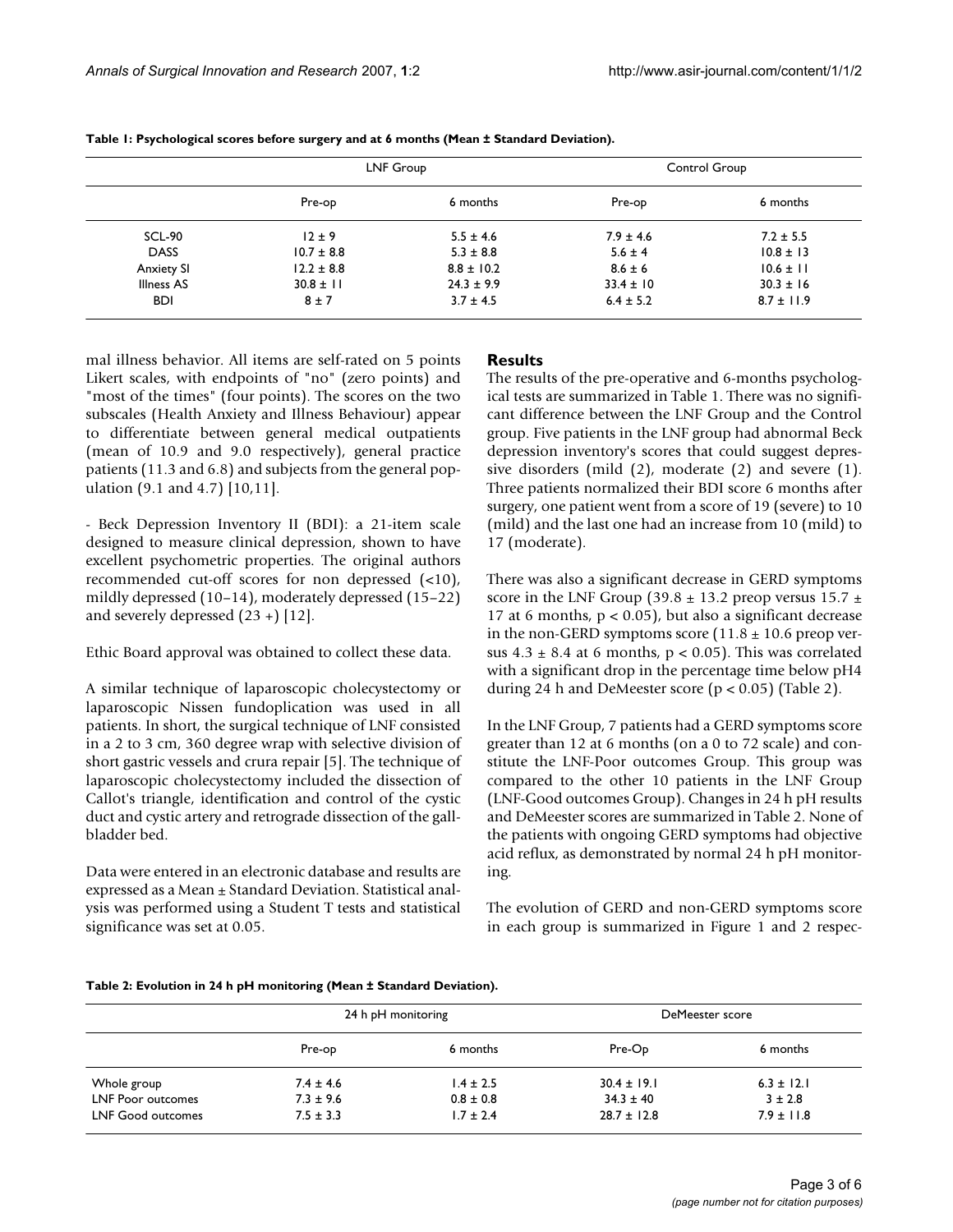

GERD Score, Good versus Poor outcomes Groups (Mean).

tively. The difference in non-GERD symptoms scores was not significant.

The results of psychological tests were also compared between the two groups. A significantly higher preoperative SCL-90-R score was found in patients with ongoing symptoms (18.2 versus 8.3,  $p < 0.05$ , Figure 3), reflecting a higher level of somatization in these patients. There was no significant difference in the other psychological tests.

#### **Discussion**

Psychological disorders can play a role in a variety of gastrointestinal illness, including esophageal diseases. The influence of psychological factors in gastroesophageal



Figure 2 Non-GERD Score, Good versus Poor Outcomes Groups (Mean).



SCL-90 Score, Good versus Poor Outcomes Groups (Mean).

reflux is unknown. Some studies suggest that both acid secretion and gastric motility are affected by emotions or stress, with some personality traits associated with labile basal acid secretion rate [13]. McDonald et al [14] also showed that relaxation training can alter esophageal acid exposure and reflux symptoms reports in patients with GERD.

Baker et al [15] did a psychological assessment in 51 patients with GERD and in 43 age-matched controls. His results suggested that although most patients with GERD were psychologically similar to patients without GERD, a subset of psychologically distressed patients (depression, somatization, anxiety and intensity of reporting symptom distress,  $n = 15$ ) were more likely to be found among patients with GERD. Similarly, Johnson et al[16] reported a greater rate of phobia, obsessionality and somatization disorders in patients who seek medical attention for heartburn, than in those who do not consult. Kamolz et al[17] evaluated the outcomes of laparoscopic antireflux surgery in patients with known anxiety disorders. In that study, surgery improved the quality of life and corrected the acid reflux with however less symptoms relief in some of the patients.

These results suggest that psychological factors can influence the perception and/or the severity of GERD. In this specific study, there was no significant difference in the preoperative psychological assessment between patients suffering from GERD and the control group. However, a subset of patients experienced ongoing GERD symptoms and this specific group had a significantly higher level of somatization, as demonstrated by a higher SCL-90-R, somatization subset score.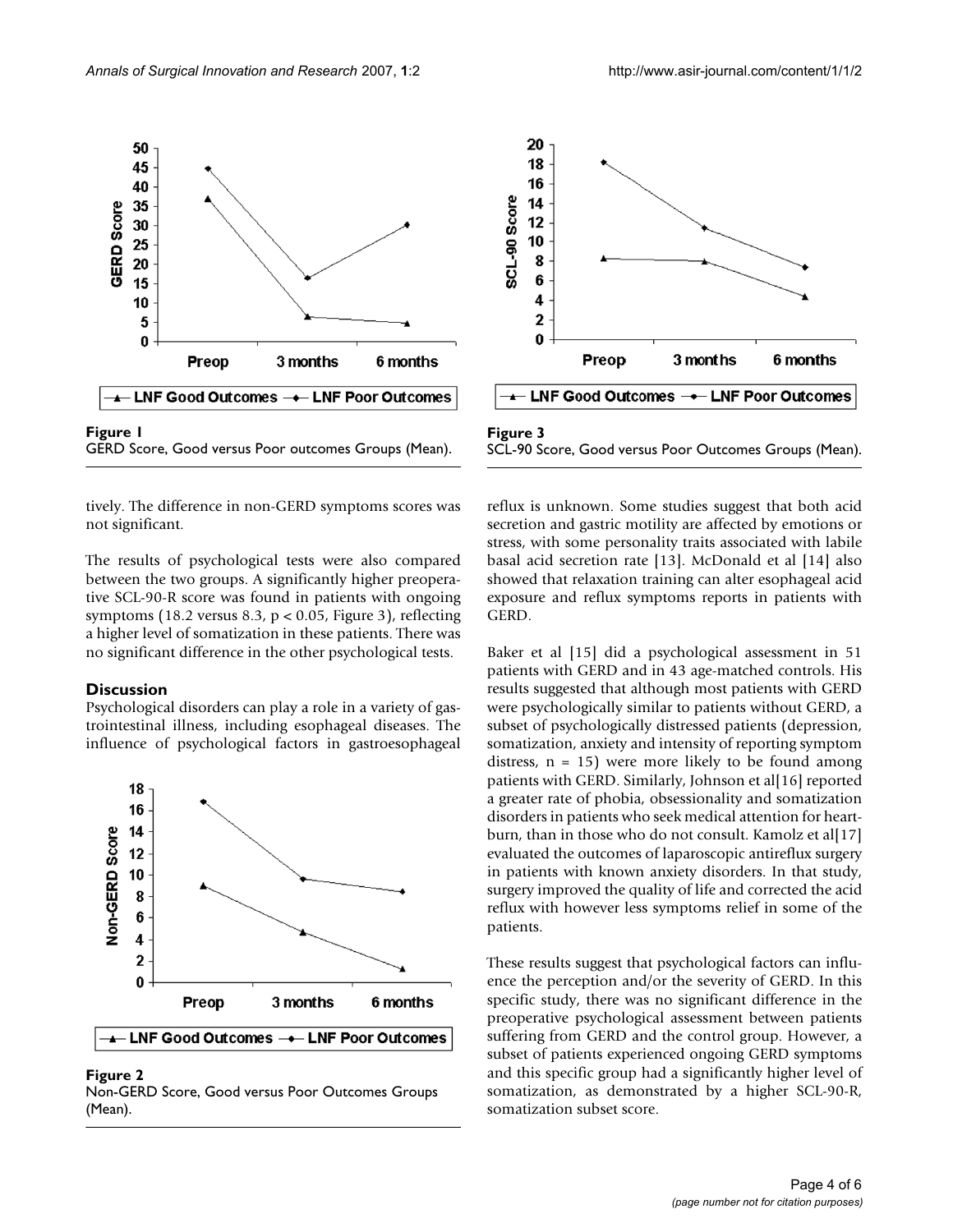#### *GERD and somatization disorders*

Somatoform disorders are defined as psychiatric disorders in which one or more *unexplained* physical symptoms are the central defining feature of the disease. They frequently have abdominal manifestations, occurring in 17% to 28% of patients with irritable bowel syndrome[18]. They can also influence the surgical outcomes, by altering the patient's perception of pre- and post-operative symptoms and pain[19]. Clouse et al[20] demonstrated that patients with esophageal motility disorders score high on scales of somatic anxiety, depression and somatization. Baker et al[15] also found that somatization disorders are more likely to be found among patients with GERD.

In this specific study, the SCL-90-R, somatization subset was used to assess somatoform disorders. It is a self-report questionnaire, developed by Clinical Psychometric Research in 1976[21]. It is a reliable tool designed to reflect psychologic symptom patterns of individuals. The somatization subset used in this study measures somatization symptoms complex. Patients who experienced ongoing GERD symptoms after surgery had a significantly higher score on the somatization scale, compared to both the rest of the LNF Group and the Control Group.

#### *GERD and depression disorders*

Depression is one of the most frequent psychological disorder in the general population. As a result, its impact on GERD and surgical outcomes has been evaluated before. Kamolz et al[22] compared GERD symptoms in patients who had both GERD and major depression to a control group, before and after laparoscopic fundoplication. Atypical GERD symptoms (chest pain: 81.6% vs 37.4% and bloating: 92.2% vs 37.4%) were more predominant and graded as much more severe among patients with major depression. Also, all symptoms but dysphagia significantly improved after laparoscopic antireflux surgery in both groups but patients with major depression had a significantly higher rate of chest pain, bloating, and dysphagia. Power et al[23], in a series of 131 patients who had a laparoscopic Nissen fundoplication, identified preoperative psychiatric history (major depression but also any psychogenic stressor) as an accurate predictor of LNF failure. Psychological history, especially with patients who have severe or refractory GERD symptoms, a positive review of systems or disrupted quality of life is thus essential. Patients with refractory GERD symptoms who have psychological issues and impaired quality of life may benefit more form integrated psychological care than referral to procedure oriented specialist[24].

In this specific study, there was no significant difference in the scores of Depression Anxiety Stress Scales and Beck Depression Inventory between any of the groups. However, five patients in the LNF group had abnormal Beck depression inventory's scores that could suggest depressive disorders. Three patients normalized their BDI score 6 months after surgery.

In conclusion, the SCL-90-R Somatization Subset, measuring the level of somatization in a patient, may be useful to predict poor outcomes after antireflux surgery. Cognizance of psychological disorders could improve the selection of an optimal treatment for GERD and help reduce the rate of ongoing symptoms after LNF. Larger studies are however required to confirm these results.

#### **Acknowledgements**

The study was presented to the Society of American Gastroenterologist Endoscopic Surgeons, Fort Lauderdale, Florida, in April 2005.

#### **References**

- 1. Nilsson G, Larsson S, Johnsson F: **[Randomized clinical trial of](http://www.ncbi.nlm.nih.gov/entrez/query.fcgi?cmd=Retrieve&db=PubMed&dopt=Abstract&list_uids=11989827) [laparoscopic versus open fundoplication: evaluation of psy](http://www.ncbi.nlm.nih.gov/entrez/query.fcgi?cmd=Retrieve&db=PubMed&dopt=Abstract&list_uids=11989827)chological well-being and changes in everyday life from a [patient perspective.](http://www.ncbi.nlm.nih.gov/entrez/query.fcgi?cmd=Retrieve&db=PubMed&dopt=Abstract&list_uids=11989827)** *Scand J Gastroenterol* 2002, **37:**385-91.
- Lostarinen M, Virtanen J, Matikainen M: Dysphagia and oesopha**geal clearance after laparoscopic versus open Nissen fundoplication. A randomized, prospective trial.** *Scand J Gastroenterol* 2001, **36:**365-71.
- 3. Chryss E, Tsiaoussis J, Athanasakis E: **[Laparoscopic versus open](http://www.ncbi.nlm.nih.gov/entrez/query.fcgi?cmd=Retrieve&db=PubMed&dopt=Abstract&list_uids=11984689)** [approach for Nissen fundoplication.](http://www.ncbi.nlm.nih.gov/entrez/query.fcgi?cmd=Retrieve&db=PubMed&dopt=Abstract&list_uids=11984689) **16:**1679-84.
- 4. Chen RY, Thomas RJS: **[Results of laparoscopic fundoplication](http://www.ncbi.nlm.nih.gov/entrez/query.fcgi?cmd=Retrieve&db=PubMed&dopt=Abstract&list_uids=11167570) [where atypical symptoms coexist with esophageal reflux.](http://www.ncbi.nlm.nih.gov/entrez/query.fcgi?cmd=Retrieve&db=PubMed&dopt=Abstract&list_uids=11167570)** *Aust N Z J Surg* 2000, **70:**840-42.
- 5. Anvari M, Allen CJ: **[Five-year comprehensive outcomes evalu](http://www.ncbi.nlm.nih.gov/entrez/query.fcgi?cmd=Retrieve&db=PubMed&dopt=Abstract&list_uids=12517549)[ation in 181 patients after laparoscopic Nissen fundoplica](http://www.ncbi.nlm.nih.gov/entrez/query.fcgi?cmd=Retrieve&db=PubMed&dopt=Abstract&list_uids=12517549)[tion.](http://www.ncbi.nlm.nih.gov/entrez/query.fcgi?cmd=Retrieve&db=PubMed&dopt=Abstract&list_uids=12517549)** *J Am Coll Surg* 2003, **196:**51-7.
- 6. Allen CJ, Parameswaram K, Belda J, Anvari M: **[Reproducibility,](http://www.ncbi.nlm.nih.gov/entrez/query.fcgi?cmd=Retrieve&db=PubMed&dopt=Abstract&list_uids=11284971) [validity, and responsiveness of a disease-specific symptom](http://www.ncbi.nlm.nih.gov/entrez/query.fcgi?cmd=Retrieve&db=PubMed&dopt=Abstract&list_uids=11284971) [questionnaire for gastroesophageal reflux disease.](http://www.ncbi.nlm.nih.gov/entrez/query.fcgi?cmd=Retrieve&db=PubMed&dopt=Abstract&list_uids=11284971)** *Dis Esophagus* 2000, **13:**265-270.
- 7. Derogatis LR: **SCL-90-R: administration, scoring and procedures manual II: Towson MD: clinical psychometric research.** 1983.
- 8. Antony MM, Bieling PJ, Cox BJ, Enns MW, Swinson RP: **Psychometric properties of the 42-item and 21-item version of the Depression Anxiety Stress Scales.** *Psychological assessment* .
- 9. Reiss S, Petersen RA, Gursky DM, McNally RJ: **Anxiety sensitivity, anxiety frequency and the prediction of fearfulness.** *Behaviour research therapy* 1986, **24:**1-8.
- 10. Kellner R: **Abridged manual of the Illness Attitude Scale.** Department of psychiatry, University of New Mexico; 1981.
- 11. Speckens AE, Spinhoven P, Sloekers P, Bolk J, van Hemert A: **A validation study of the Whitely Index, the Illness Attitude Scales, and the Somatosensory Amplification Scale in general medical and general practice patients.** *J Psychos Res* 1996, **40:**95-104.
- 12. Beck AT, Steer RA, Brown GK: **Beck Depression Inventory.** In *Second Ed Manual* San Antonio (TX): The psychological corporation; 1996.
- 13. Feldman M, Walker P, Goldschmiedt M: **[Role of affect of person](http://www.ncbi.nlm.nih.gov/entrez/query.fcgi?cmd=Retrieve&db=PubMed&dopt=Abstract&list_uids=1727751)[ality in gastric acid secretion and serum gastrin concentra](http://www.ncbi.nlm.nih.gov/entrez/query.fcgi?cmd=Retrieve&db=PubMed&dopt=Abstract&list_uids=1727751)[tion.](http://www.ncbi.nlm.nih.gov/entrez/query.fcgi?cmd=Retrieve&db=PubMed&dopt=Abstract&list_uids=1727751)** *Gastroenterology* 1992, **102:**175-80.
- 14. McDOnald-Haile J, Bradley LA, Bailey MA: **[Relaxation training](http://www.ncbi.nlm.nih.gov/entrez/query.fcgi?cmd=Retrieve&db=PubMed&dopt=Abstract&list_uids=8020690) [reduces symptom reports and acid exposure in patients with](http://www.ncbi.nlm.nih.gov/entrez/query.fcgi?cmd=Retrieve&db=PubMed&dopt=Abstract&list_uids=8020690) [gastroesophageal reflux disease.](http://www.ncbi.nlm.nih.gov/entrez/query.fcgi?cmd=Retrieve&db=PubMed&dopt=Abstract&list_uids=8020690)** *Gastroenterology* 1994, **107:**61-9.
- 15. Baker L, Lieberman D, Oehlke M: **[Psychological distress in](http://www.ncbi.nlm.nih.gov/entrez/query.fcgi?cmd=Retrieve&db=PubMed&dopt=Abstract&list_uids=7572897) [patients with gastroesophageal reflux disease.](http://www.ncbi.nlm.nih.gov/entrez/query.fcgi?cmd=Retrieve&db=PubMed&dopt=Abstract&list_uids=7572897)** *Am J Gastroent* 1995, **90:**1797-1803.
- 16. Johnson BT, Gunning J, Lewis SA: Health care seeking with heart**burn sufferers is associated with psychological factors.** *Am J Gastroenterology* 1996, **91:**2500-04.